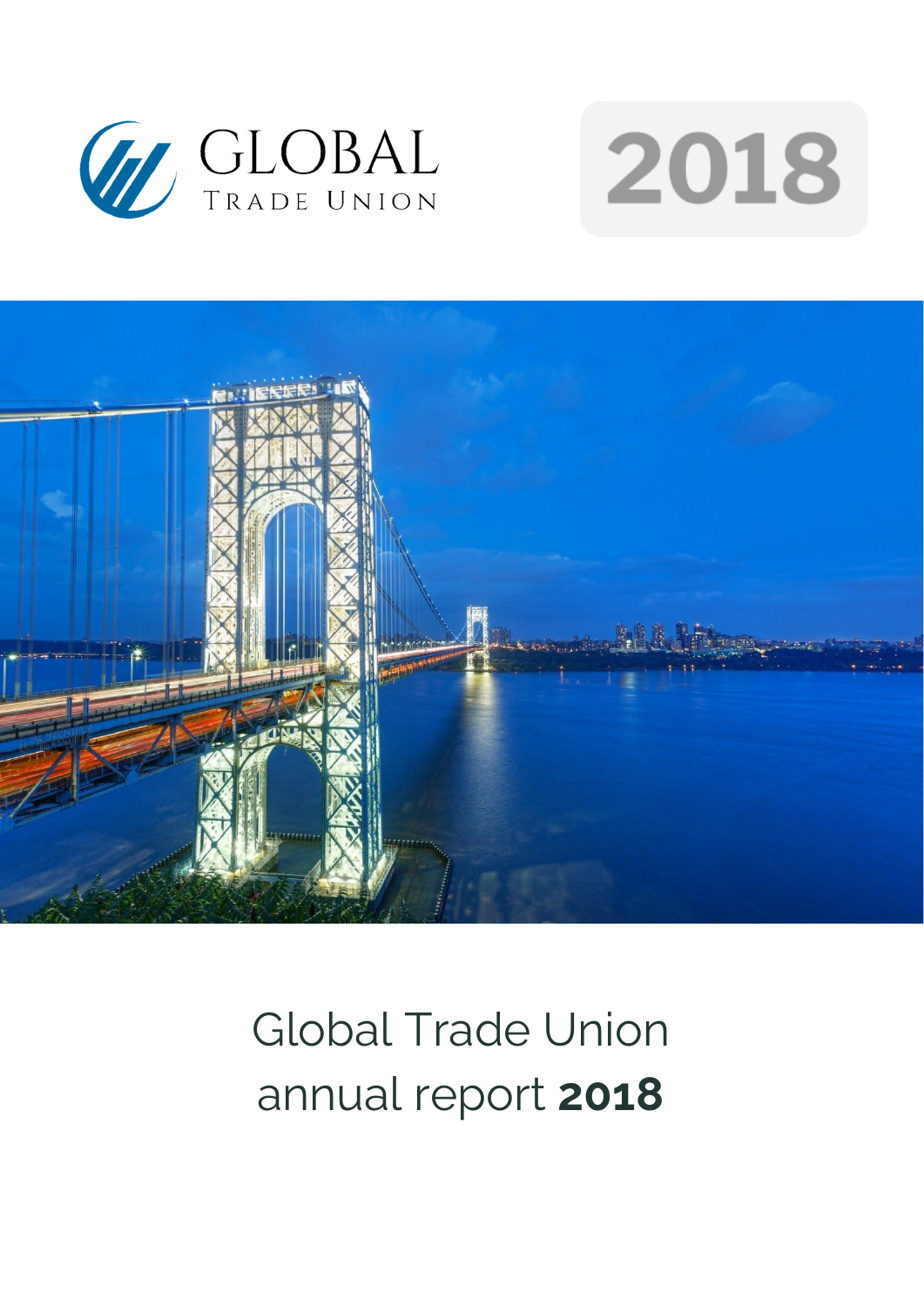### Chairwoman's Statement

In 2018, the stock market went through hard times. Markets' macroeconomic factors became worse, therefore main stock indices dropped in the report period. Despite this, the Global Trade Union team successfully selected public offerings of companies with potential and maintained a high earning yield from IPO investment.

The main points of growth in the report period:<br>• Analysis and identification of

- Analysis and identification macroeconomic factors and risk in the main economic sectors.
- Participation in IPOs of companies that are least exposed to risk.
- Optimization of the company shareholding pattern and trading activity with stocks.

On behalf of the company's President, I would like to thank the team for their successful work and investors—for their confidence in us. Together we will excel!

Michelle M. Simonson President 5 February 2019

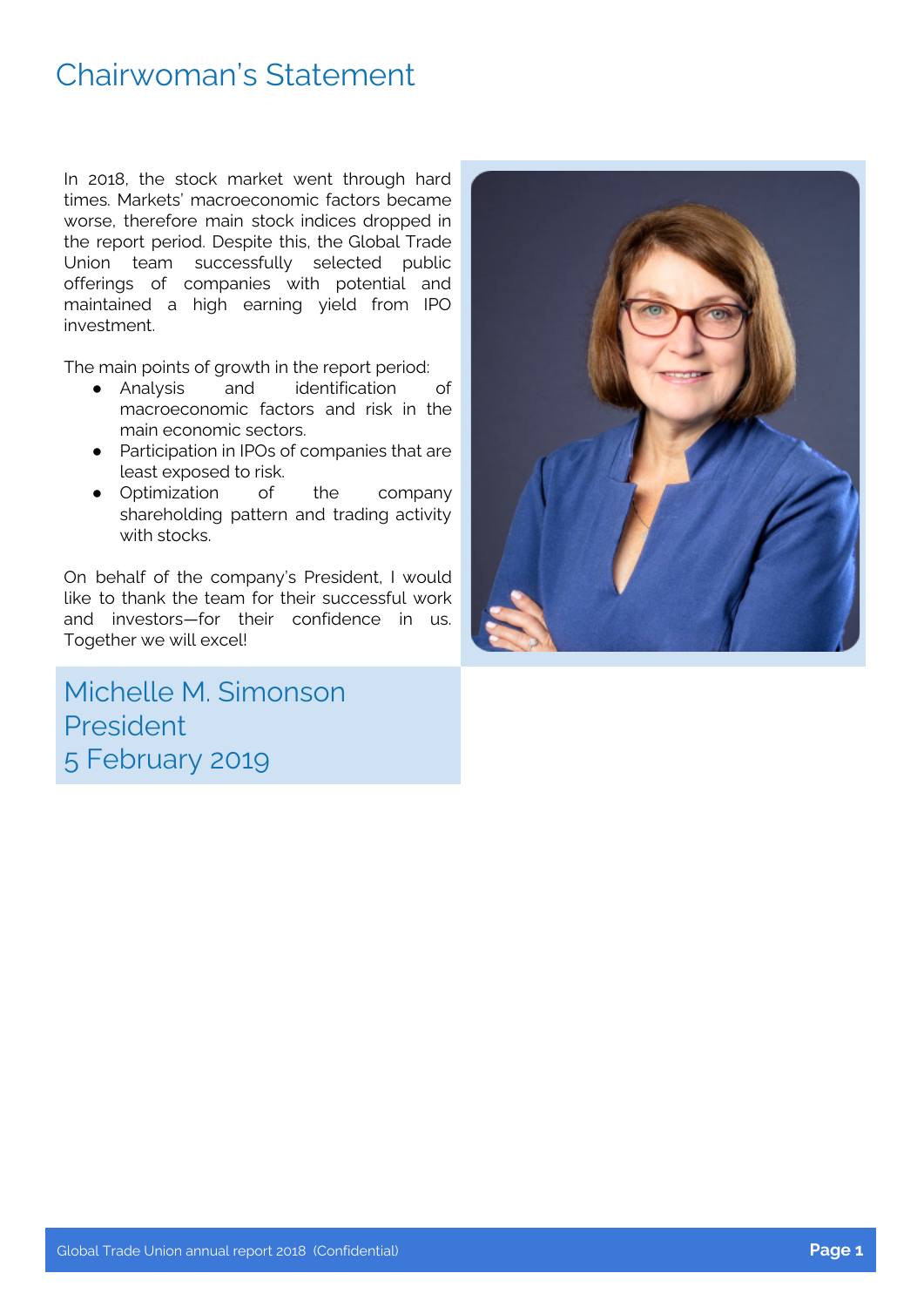### Strategic Report

The Strategic Report provides a review of the Company's business, the operating performance during the year to 31 December 2018 and its strategy going forward. It also considers the principal risks and uncertainties facing the Company.

#### Investment Objective and Policy

Global Trade Union objective is to follow a realisation strategy, which aims to crystallise value for shareholders, through balancing the timing of returning cash to shareholders with maximisation of value.

#### Strategy Implementation Risk

The Company is subject to the risk that implementation of its strategy and its level of performance fail to meet the expectations of its shareholders. The Board has undertaken a thorough review of the Company's investment strategy and policy and its structure, with the objective of maximising shareholder value. The Directors consider that clear alignment between executive incentives and shareholder value optimisation, with ongoing close oversight from the Non-Executive Board, is the optimal way to manage this.

#### Macroeconomic Risk

The performance of the Company's investment portfolio can be materially influenced by economic conditions. These may affect demand for products or services supplied by investee companies, foreign exchange rates, the price of commodities or other input costs, interest rates, debt and equity capital markets, and the number of active trade and financial buyers. All of these factors may have an impact on the Company's ability to realise a return from its investment portfolio and cannot be directly controlled by the Company. This risk has not materially changed in impact from the previous year, and the Board of Directors does not believe there will be a significant impact on the valuations or operations of its portfolio companies.

#### Valuation Risk

The valuation of investments in accordance with IFRS 13 and International Private Equity and Venture Capital Valuation ("IPEV") guidelines requires considerable judgement and is explained in the Notes. This risk has not materially changed in impact from the prior year.

#### Gearing Risk

Gearing is used across the Company's investment portfolio. One of the principal risks of gearing is that it can cause both gains and losses in the asset value of portfolio investments to be magnified. Another significant risk associated with gearing is the potentially severe impact on portfolio investments of any breaches of the lenders' banking covenants. Secondary risks relate to whether the cost of gearing is too high and whether the contracted terms of the gearing, including those relating to the terms of borrowings, are appropriate.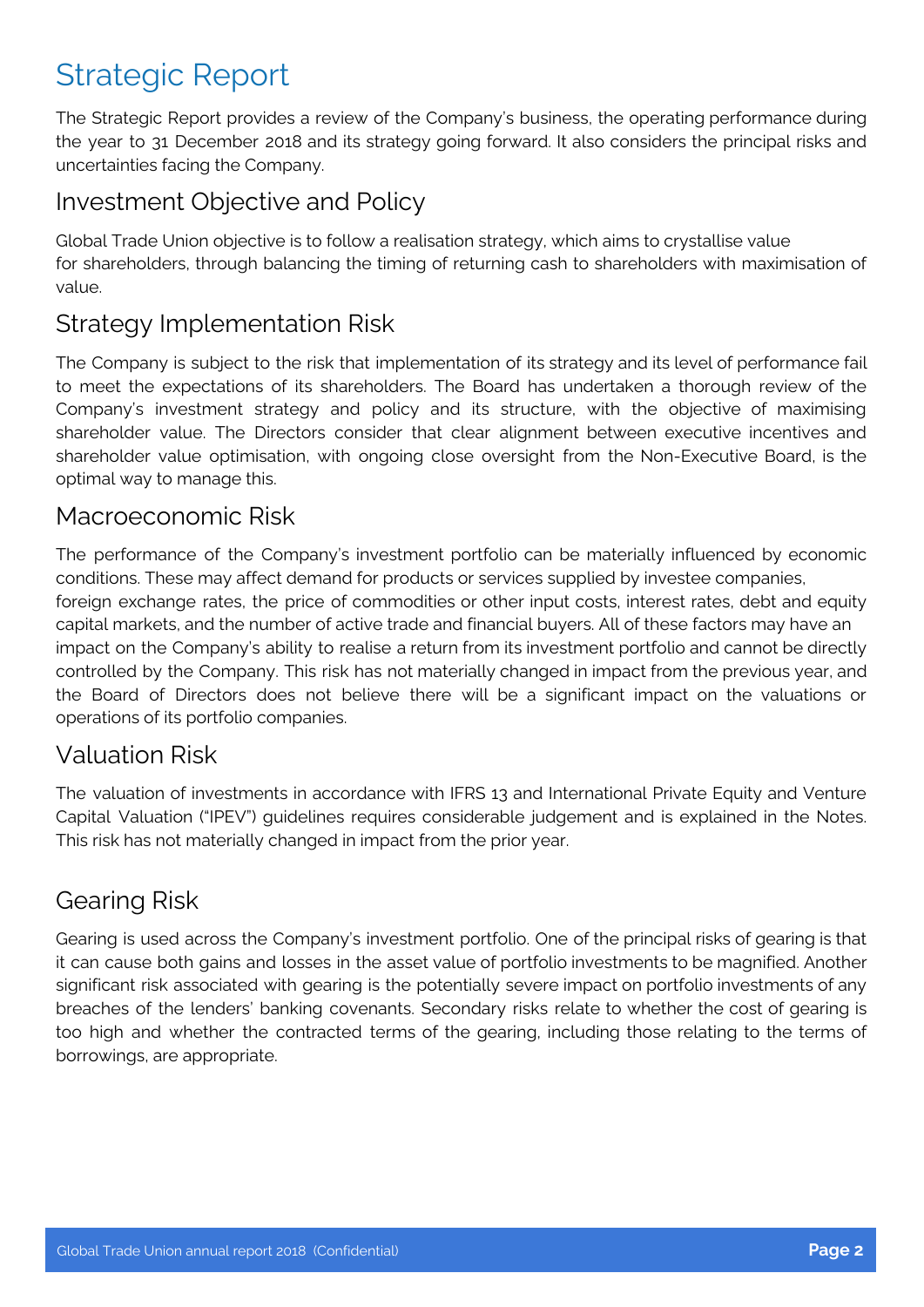### Performance report

During the 2018 reporting year, 8 investments were made in various companies conducting IPOs.

| <b>Ticker</b>                           | Company            | <b>IPO</b> date | <b>Offering</b><br>price | Current<br>price | <b>Price</b><br>change | Share in<br>portfolio |
|-----------------------------------------|--------------------|-----------------|--------------------------|------------------|------------------------|-----------------------|
| Financial result for existing positions |                    |                 | +138.3%                  | 16.4%            |                        |                       |
| <b>ZS</b>                               | Zscaler            | March 16        | \$16                     | \$39.2           | $+145.1%$              | 19.8%                 |
| <b>PLAN</b>                             | Anaplan            | October 12      | \$17                     | \$26.5           | +56.1%                 | 7.8%                  |
| <b>ESTC</b>                             | Elastic            | September 5     | \$36                     | \$71.5           | +98.6%                 | 13.5%                 |
| <b>CDAY</b>                             | Ceridian HCM       | April 12        | \$22                     | \$34.5           | +56.8%                 | 4.9%                  |
| <b>SMAR</b>                             | Smartsheet         | April 26        | \$15                     | \$24.9           | $+65.7%$               | 5.5%                  |
| <b>SPOT</b>                             | Spotify Technology | April 3         | \$132                    | \$113.5          | $-14.0%$               | 5.1%                  |
| <b>IIIV</b>                             | i3 Verticals       | June 21         | \$13                     | \$24.1           | $+85.4%$               | 19.3%                 |
| <b>PS</b>                               | Pluralsight        | May 17          | \$15                     | \$23.6           | +57.0%                 | 7.7%                  |
| <b>Financial result</b>                 |                    |                 |                          | +95.6%           | 100%                   |                       |

#### Zscaler (ZS)

### **+145.1%**

Zscaler is an American cloud-based information security company headquartered in San Jose, California. Zscaler was founded in 2007 by Jay Chaudhry and K. Kailash. It had an initial public offering in March 2018, where it raised \$192 million.

The company has more than 100 data centers with customers in 185 countries. A majority of the customers are located in the United States, with most customers having greater than 10,000 employees.

| <b>IPO</b> date      | March 16 |
|----------------------|----------|
| Offering price       | \$16     |
| <b>Current price</b> | \$39.2   |
|                      |          |
|                      |          |
|                      |          |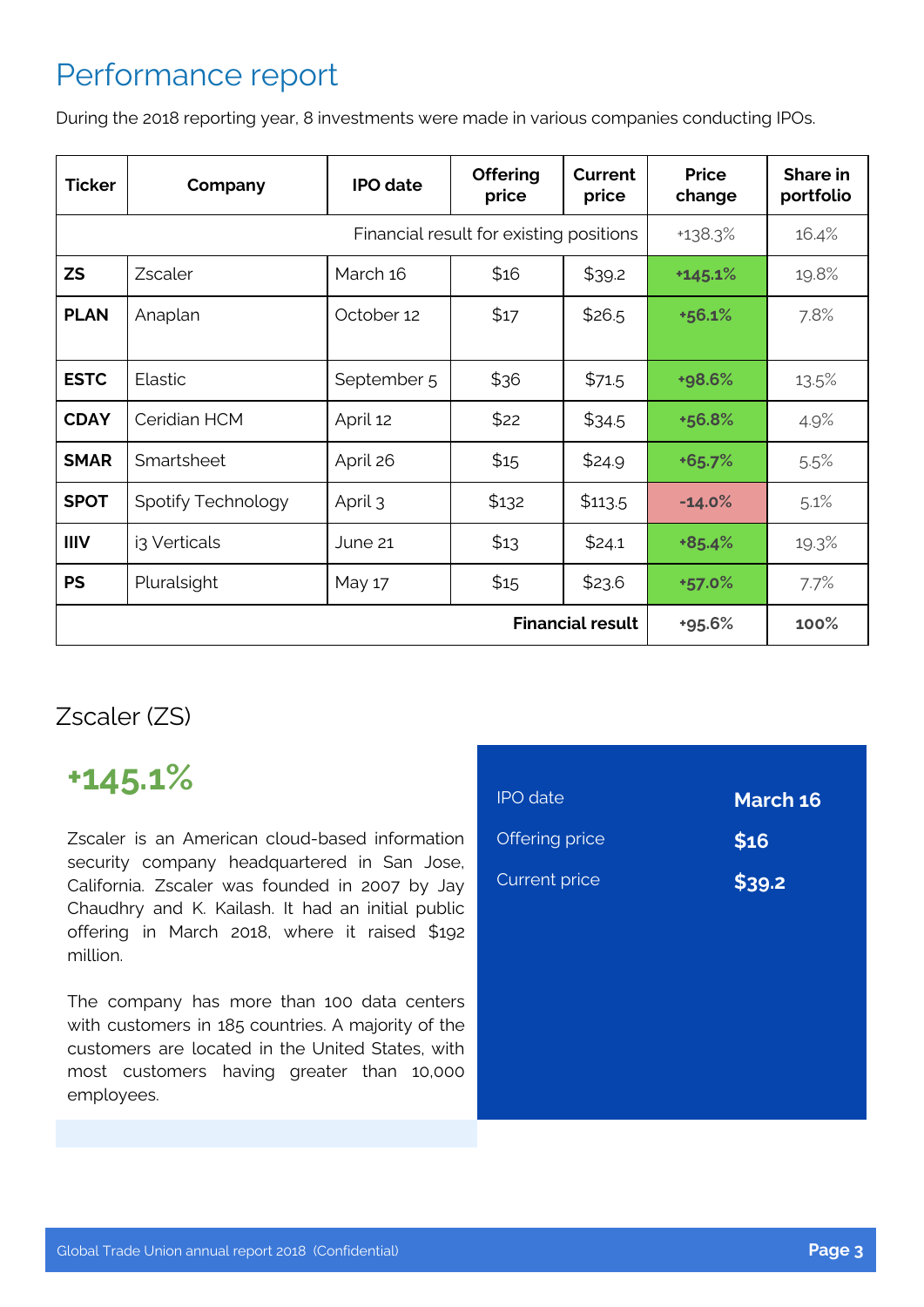#### Anaplan (PLAN)

# **+56.1%**

Anaplan is a global cloud-based planning software company headquartered in San Francisco, California. Anaplan was founded in 2006 by Guy Haddleton, Sue Haddleton, and Michael Gould in Yorkshire, England.

Anaplan sells subscriptions for cloud-based business-planning software and provides data for decision-making purposes in areas ranging from finance, supply chain, sales performance to human resources.

| <b>IPO</b> date       | October 12 |
|-----------------------|------------|
| <b>Offering price</b> | \$17       |
| <b>Current price</b>  | \$26.5     |
|                       |            |
|                       |            |
|                       |            |
|                       |            |
|                       |            |

#### Elastic (ESTC)

### **+98.6%**

Elastic BV is an American-Dutch company that was founded in 2012 in Amsterdam, the Netherlands, and was previously known as Elasticsearch.

Elastic BV is a search company that builds self-managed and SaaS offerings for search, logging, security, and analytics use cases. Elastic open source search technology is used by eBay, Wikipedia, Yelp, Uber, Lyft, Tinder, and Netflix.

| <b>IPO</b> date      | <b>September 5</b> |
|----------------------|--------------------|
| Offering price       | \$36               |
| <b>Current price</b> | \$71.5             |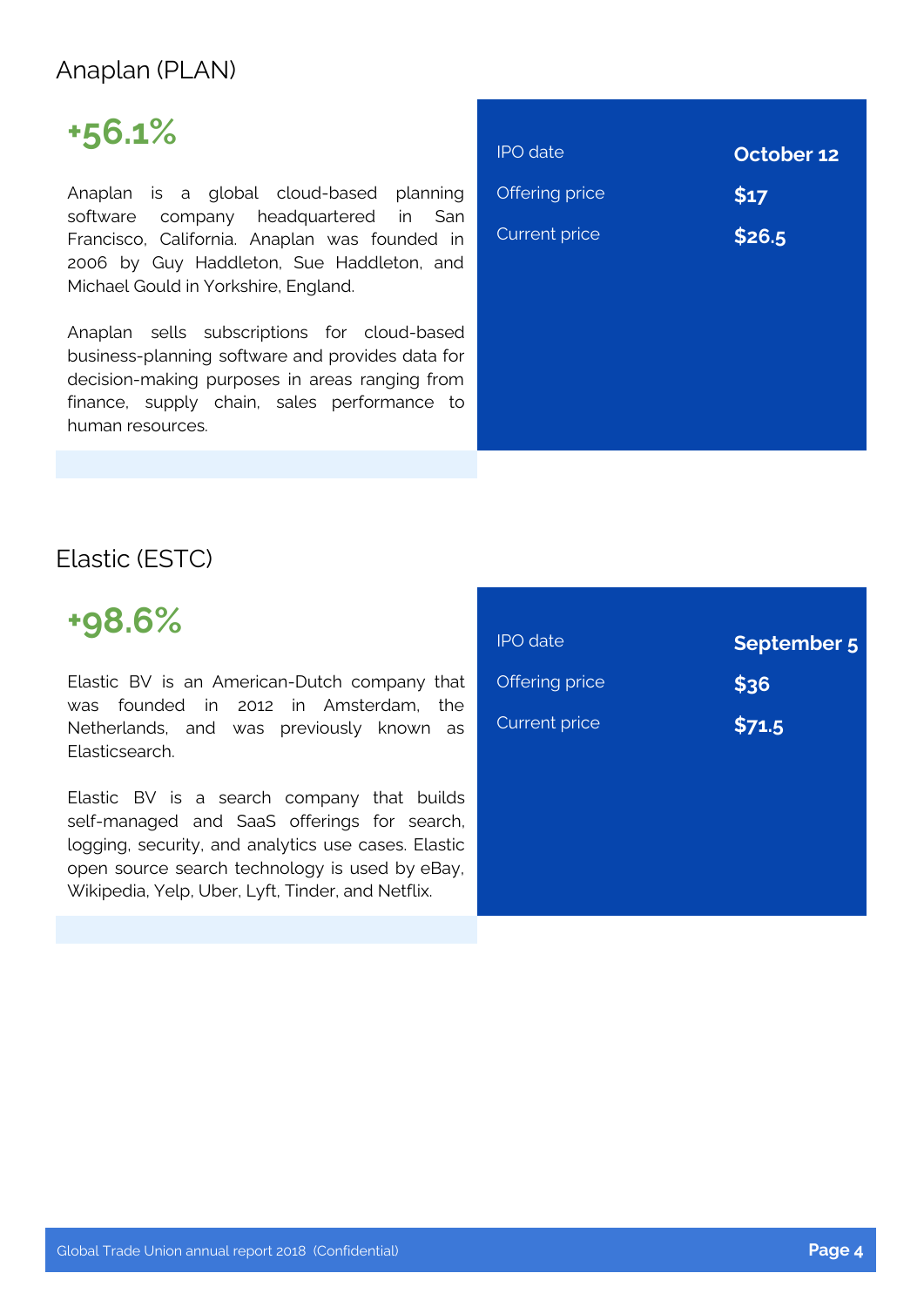#### Ceridian HCM (CDAY)

# **+56.8%**

Ceridian HCM, Inc. is an American provider of human resources software and services with employees in the USA, Canada, Europe, Australia and Mauritius. It is a publicly traded company on the New York Stock Exchange as of April 2018.

Ceridian is a descendant of Control Data Corporation (CDC). In 1992, Ceridian was founded as an information services company from the restructuring of CDC, a computer services and manufacturing company founded in 1957.

| <b>IPO</b> date      | <b>April 12</b> |
|----------------------|-----------------|
| Offering price       | \$22            |
| <b>Current price</b> | \$34.5          |
|                      |                 |
|                      |                 |
|                      |                 |
|                      |                 |
|                      |                 |

#### Smartsheet (SMAR)

**+65.7%**

Smartsheet Inc. is a publicly-listed company that develops and markets the Smartsheet application. The company was founded in the summer of 2006, shortly after co-founder Brent Frei sold his prior company, Onyx Software.

Smartsheet is a software as a service (SaaS) offering for collaboration and work management. It is used to assign tasks, track project progress, manage calendars, share documents, and manage other work, using a tabular user interface.

| <b>IPO</b> date      | <b>April 26</b> |
|----------------------|-----------------|
| Offering price       | \$15            |
| <b>Current price</b> | \$24.9          |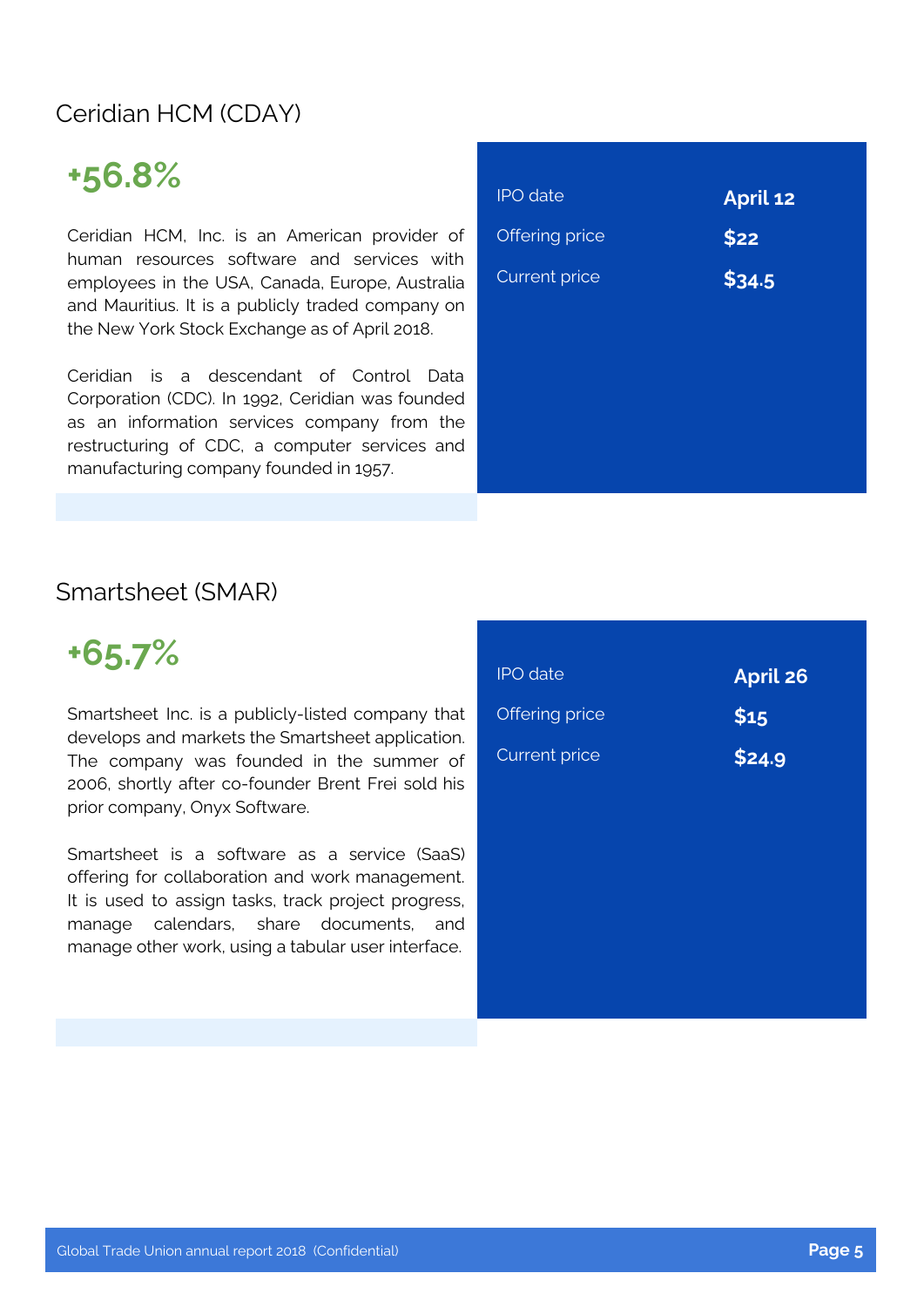#### Spotify Technology (SPOT)

### **-14.0%**

Spotify Technology S.A. is a holding company based in Luxembourg owns Spotify. Spotify is a Swedish audio streaming and media services provider, launched in October 2008. It offers digital copyright restricted recorded music and podcasts, including more than 70 million songs, from record labels and media companies.

Spotify was founded in 2006 in Stockholm, Sweden, by Daniel Ek, former CTO of Stardoll, and Martin Lorentzon, co-founder of Tradedoubler.

| <b>IPO</b> date      | <b>April 3</b> |
|----------------------|----------------|
| Offering price       | \$132          |
| <b>Current price</b> | \$113.5        |
|                      |                |
|                      |                |
|                      |                |
|                      |                |
|                      |                |
|                      |                |

#### i3 Verticals (IIIV)

### **+85.4%**

i3 Verticals, LLC is a technology and integrated payments provider for a range of industry verticals throughout the United States. The company was founded in 2012 by Greg Daily, the former CEO of iPayment.

i3 Verticals intends to make additional acquisitions and become a leader in distinct, growing verticals by helping customers improve their operating efficiencies, enhance revenues, and streamline their payment processing functions.

| <b>IPO</b> date       | June 21         |
|-----------------------|-----------------|
| <b>Offering price</b> | S <sub>13</sub> |
| Current price         | \$24.1          |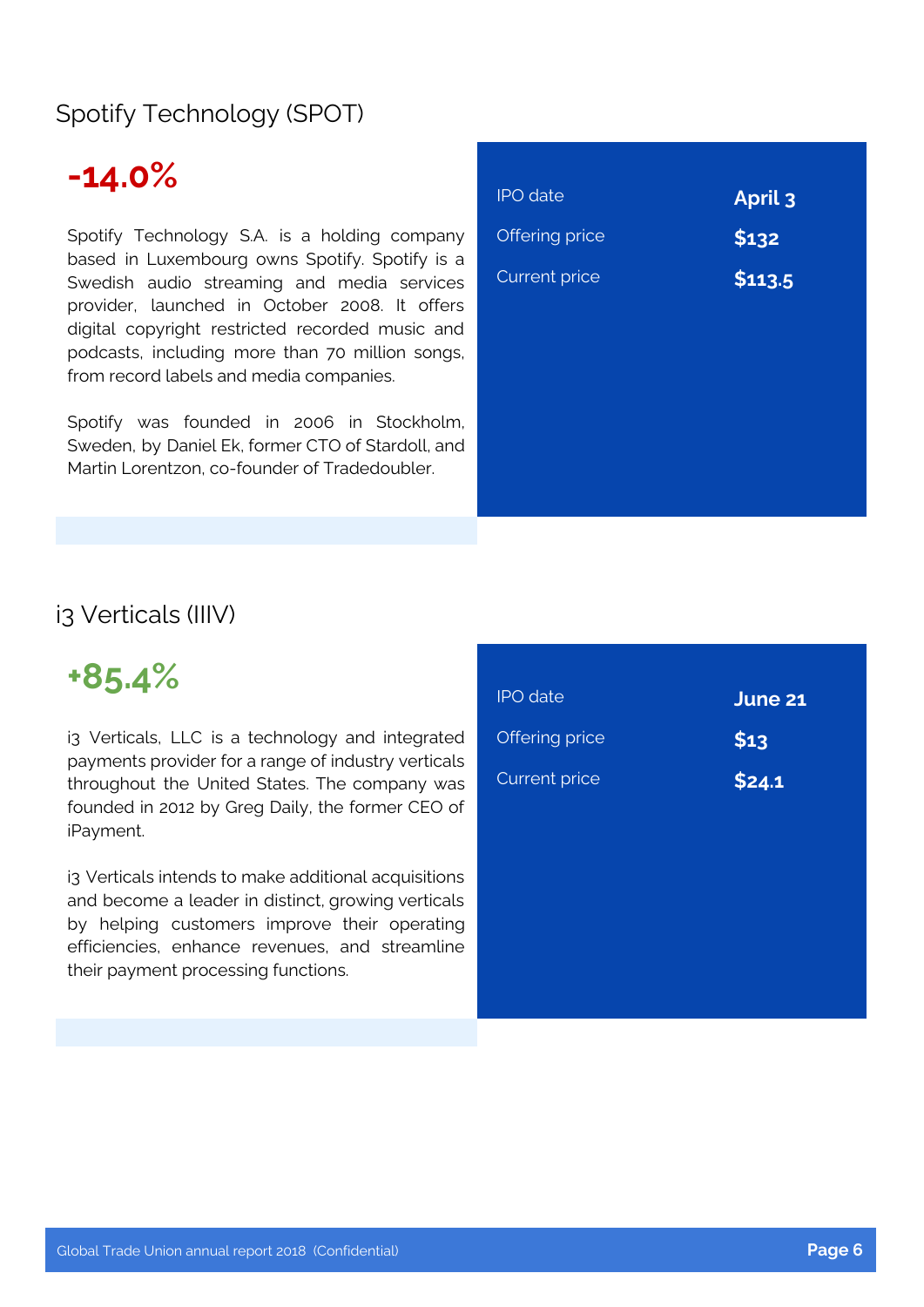#### Pluralsight (PS)

## **+57.0%**

Pluralsight, Inc. is an American publicly held online education company that offers a variety of video training courses for software developers, IT administrators, and creative professionals through its website. As of July 2018, it uses more than 1,400 subject-matter experts as authors, and offers more than 7,000 courses in its catalog.

Founded in 2004 by Aaron Skonnard, Keith Brown, Fritz Onion, and Bill Williams, the company has its headquarters in Farmington, Utah.

| <b>IPO</b> date      | <b>May 17</b> |
|----------------------|---------------|
| Offering price       | \$15          |
| <b>Current price</b> | \$23.6        |
|                      |               |
|                      |               |
|                      |               |
|                      |               |
|                      |               |
|                      |               |